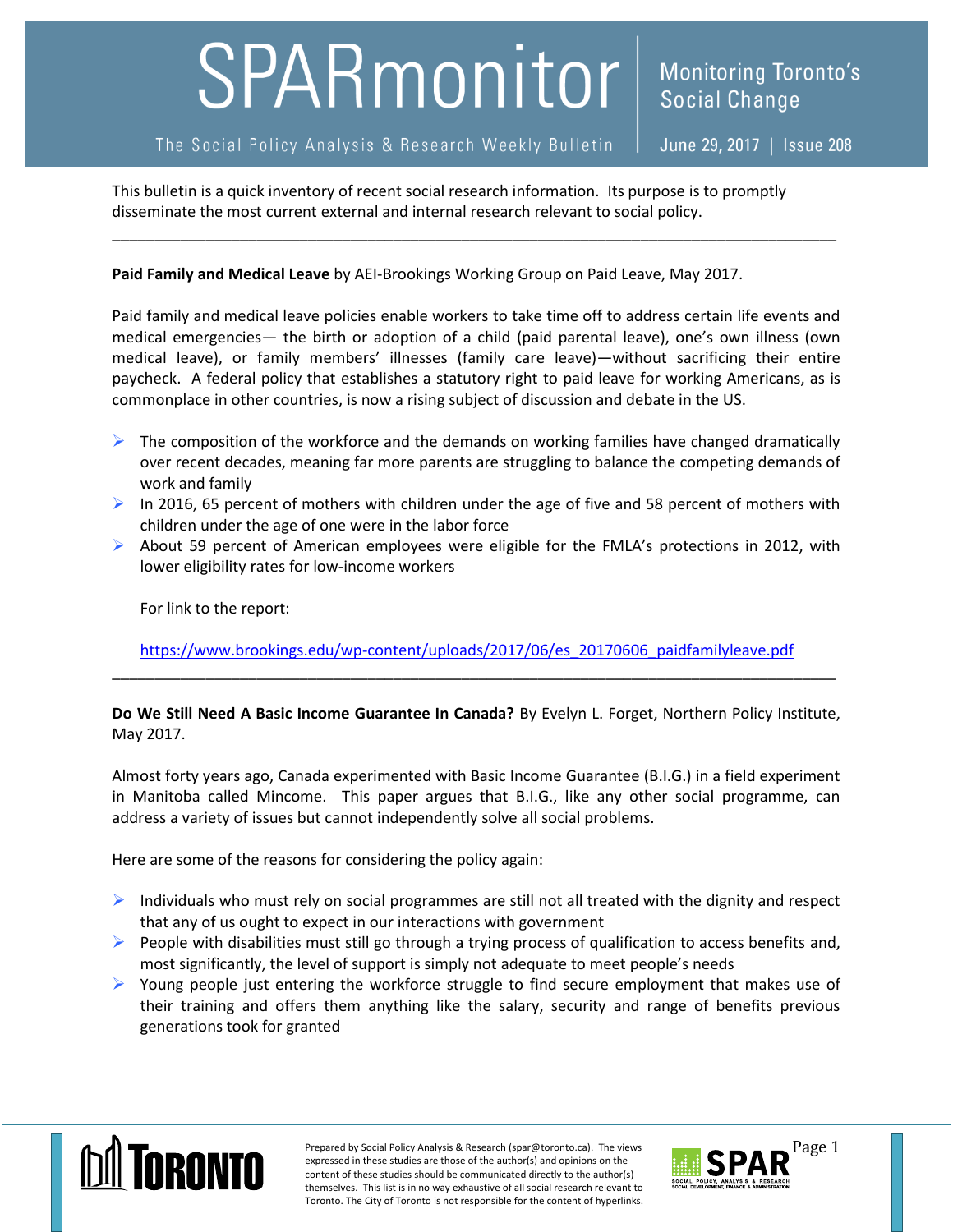For link to the report:

[http://www.northernpolicy.ca/upload/documents/publications/research-reports/paper-forget-big](http://www.northernpolicy.ca/upload/documents/publications/research-reports/paper-forget-big-en-17.05.29.pdf)[en-17.05.29.pdf](http://www.northernpolicy.ca/upload/documents/publications/research-reports/paper-forget-big-en-17.05.29.pdf)

**Community Capital: Leveraging Inter-Organizational Networks to Improve Youth Employment Equity** by Emma Ware, Wellesley Institute, June 2017.

\_\_\_\_\_\_\_\_\_\_\_\_\_\_\_\_\_\_\_\_\_\_\_\_\_\_\_\_\_\_\_\_\_\_\_\_\_\_\_\_\_\_\_\_\_\_\_\_\_\_\_\_\_\_\_\_\_\_\_\_\_\_\_\_\_\_\_\_\_\_\_\_\_\_\_\_\_\_\_\_\_\_\_\_\_

A community's capital ranges from individual level talent and expertise to community level resources. Community capital provides a powerful opportunity for improving health and health equity in the GTA through networks and relationships at the inter-organizational and inter-sectoral level. These networks and hub models help connect social services as widespread as community centres, settlement agencies, government services, health care and many more.

- $\triangleright$  Eighteen percent of Toronto youth aged 15-24 are unemployed (Toronto 2015) as compared to 14.5-17 percent in Ontario
- The unemployment rate among newcomer youth (ages 15-19) is 31 percent, as compared to the 28 percent citywide average for this age group
- $\triangleright$  Other barriers that youth face include racism and racialization, young parenthood (and lack of access to child care), having a criminal record, lack of social networks, lack of pre-employment skills or education, transportation problems and lack of interview skills

For link to the report:

[http://www.wellesleyinstitute.com/wp-content/uploads/2017/06/Community-Captial-Leveraging-](http://www.wellesleyinstitute.com/wp-content/uploads/2017/06/Community-Captial-Leveraging-Interorganizational-Networks.pdf)[Interorganizational-Networks.pdf](http://www.wellesleyinstitute.com/wp-content/uploads/2017/06/Community-Captial-Leveraging-Interorganizational-Networks.pdf)

**Women and the Criminal Justice System** by Tina Hotton Mahony, Joanna Jacob and Heather Hobson, Statistics Canada, June 2017.

\_\_\_\_\_\_\_\_\_\_\_\_\_\_\_\_\_\_\_\_\_\_\_\_\_\_\_\_\_\_\_\_\_\_\_\_\_\_\_\_\_\_\_\_\_\_\_\_\_\_\_\_\_\_\_\_\_\_\_\_\_\_\_\_\_\_\_\_\_\_\_\_\_\_\_\_\_\_\_\_\_\_\_\_\_

Violence against women has a harmful impact on the lives of women, their families, and their communities throughout Canada. Victimization research has shown that violence against women is a serious and persistent problem, one with which many women live and one that is compounded for Aboriginal women, many of whom face multiple risk factors.

- $\triangleright$  Police-reported data from the 2015 UCR survey showed that approximately 52% of victims of crimes reported to the police were female
- $\triangleright$  The most common offence perpetrated against females was common assault, which represents approximately 48% of all violent incidents reported to police
- $\triangleright$  The next-most-common offences were uttering threats (12%), sexual assaults (11%), assault with a weapon and assault causing bodily harm (10%), and criminal harassment (6%)

For link to the report:

<http://www.statcan.gc.ca/pub/89-503-x/2015001/article/14785-eng.pdf>